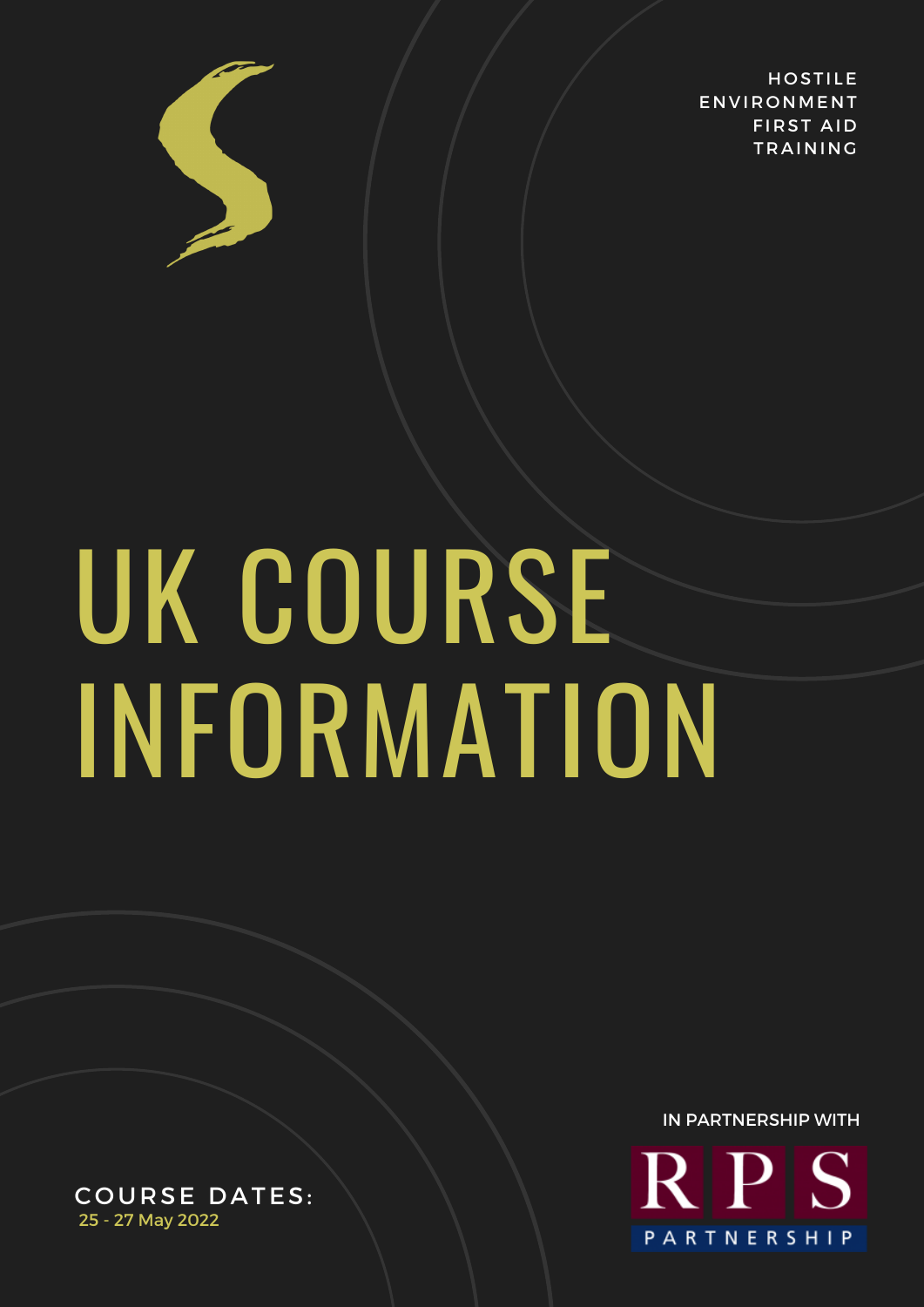#### **COURSE INFORMATION**

Silk Road Training was set up to provide a powerful hostile environment learning experience that can help to raise global safety standards and develop the skills of everyone living and working in hostile environments. We provide online, 360 degree and physically immersive courses that make life-saving hostile environment skills accessible to all. You are very welcome to get in touch at any point with any questions or queries. We can be reached on chris@silkroadtraining.international / grant@silkroadtraining.international.

# THE APPROACH

Your course will comprise 2 phases. The first phase is self led online content. This uses video content, interactivity and 360º media to introduce key first aid and security information and skills. The second phase is a high impact three day training course where you will get the opportunity to apply and practice your skills in a face to face setting and within challenging training scenarios.

#### THE VENUE

The training will take place at The Granary, Pippingford Park, East Sussex, TN22 3HW. Here we have a purpose built classroom area and access to over 500 acres of training area for extensive and wide ranging scenario based training.

#### MEETING POINT

The course will meet at 0900 on the 25 May at The Granary, Pippingford Park..

# ACCOMODATION

There are a range of accommodation options within the local area. Silk Road Training can advise you by request. Shuttles to / from your accommodation may also be arranged.

### CATERING

Lunch will be provided for all course participants at the training venue. Drinks and snacks will also be provided throughout the day.

#### TIMINGS



Meet at The Granary, Pippingford Park